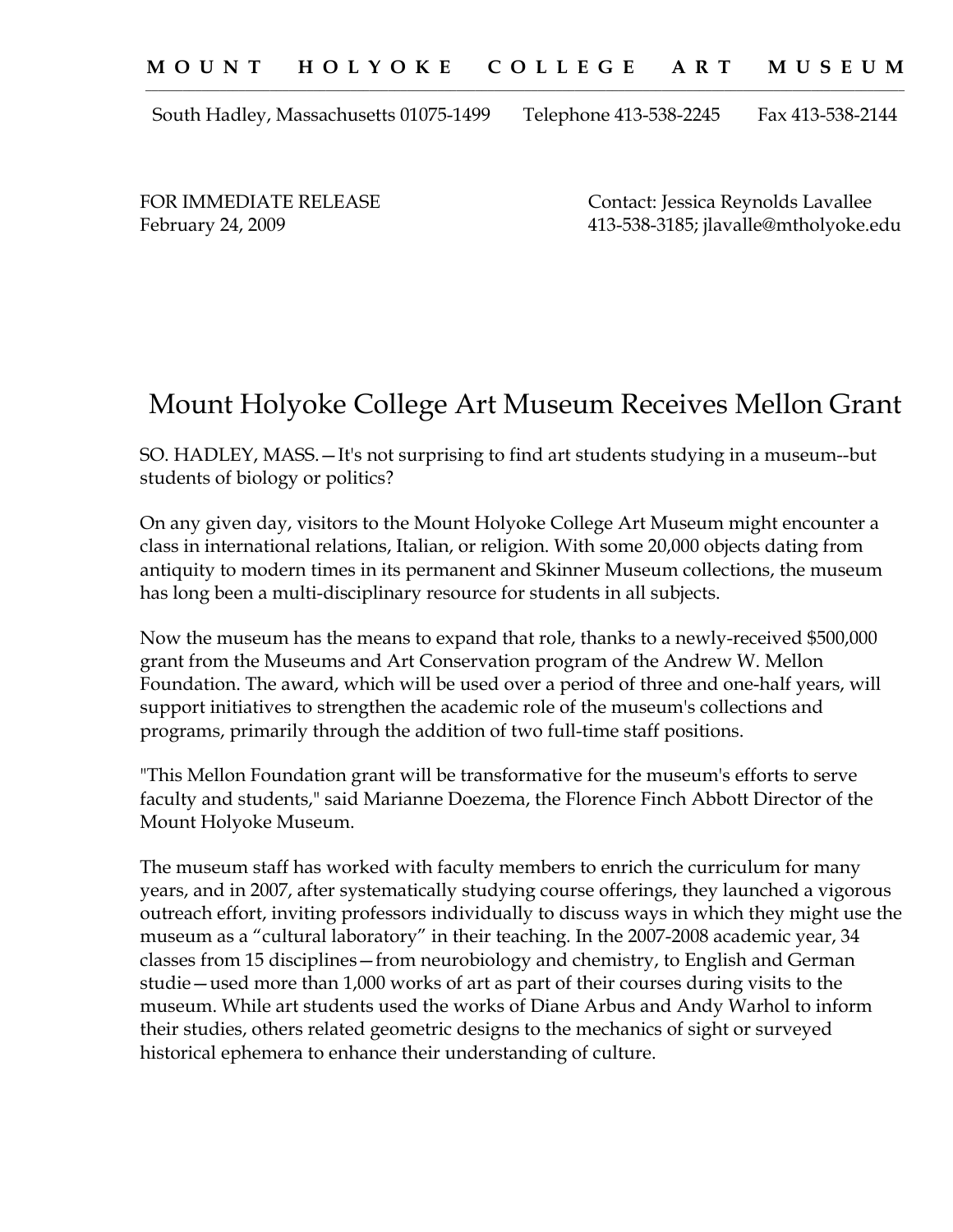South Hadley, Massachusetts 01075-1499 Telephone 413-538-2245 Fax 413-538-2144

"The results were remarkable. Faculty initiatives to use the collections and special exhibitions doubled in direct response to this effort," said Doezema. "We've made extraordinary progress in the past year, and the demand is clearly growing, but we need additional staff if we are to realize the museum's potential impact on the academic curriculum."

To that end, the grant will support the hiring of a coordinator of academic programs and a curatorial assistant, as well as a series of faculty seminars, student internships, and student workshops designed to enhance observational skills.

"Thinking creatively about how we could work specifically with individual professors on their particular courses has been key," said museum curator Wendy Watson. "We needed to tailor the links between their subject matter and syllabi to works of art in the collection, both here at the art museum and at the Skinner Museum. With the support of the Mellon Foundation, we will now be able to expand these efforts."

Associate professor of art history Anthony W. Lee is among the faculty who have regularly used the museum resources in their classes. Lee finds there has been "a visual turn in academic thinking, where the study of visual culture is no longer the sole province of art historians."

"Under a younger generation of scholars, this is slowly being taken up by anthropologists, historians, sociologists, and even literary scholars," he said. "At Mount Holyoke even biologists and political scientists are self-consciously turning visual."

Professor of biological sciences Susan R. Barry has used museum resources in teaching her Neurobiology of Art and Music course.

"Over the last decade, neurobiologists have grown increasingly interested in the connection between the brain and our ability to draw, sculpt, and sing," she said. "How does the organization of the visual system, for example, influence the way an artist paints? The presence of the real items engages the students in a way that a Powerpoint display never could."

The Andrew W. Mellon Foundation initiated the College and University Art Museum Program (CUAM) in the early 1990s after realizing that many campus museums were less involved with the academic programs of their parent institutions than they might be. The objectives of the program are to discover and institutionalize effective ways for museums and academic departments to collaborate fruitfully, and to strengthen the educational role of the museum and its collections in the teaching and training of undergraduate and graduate students.